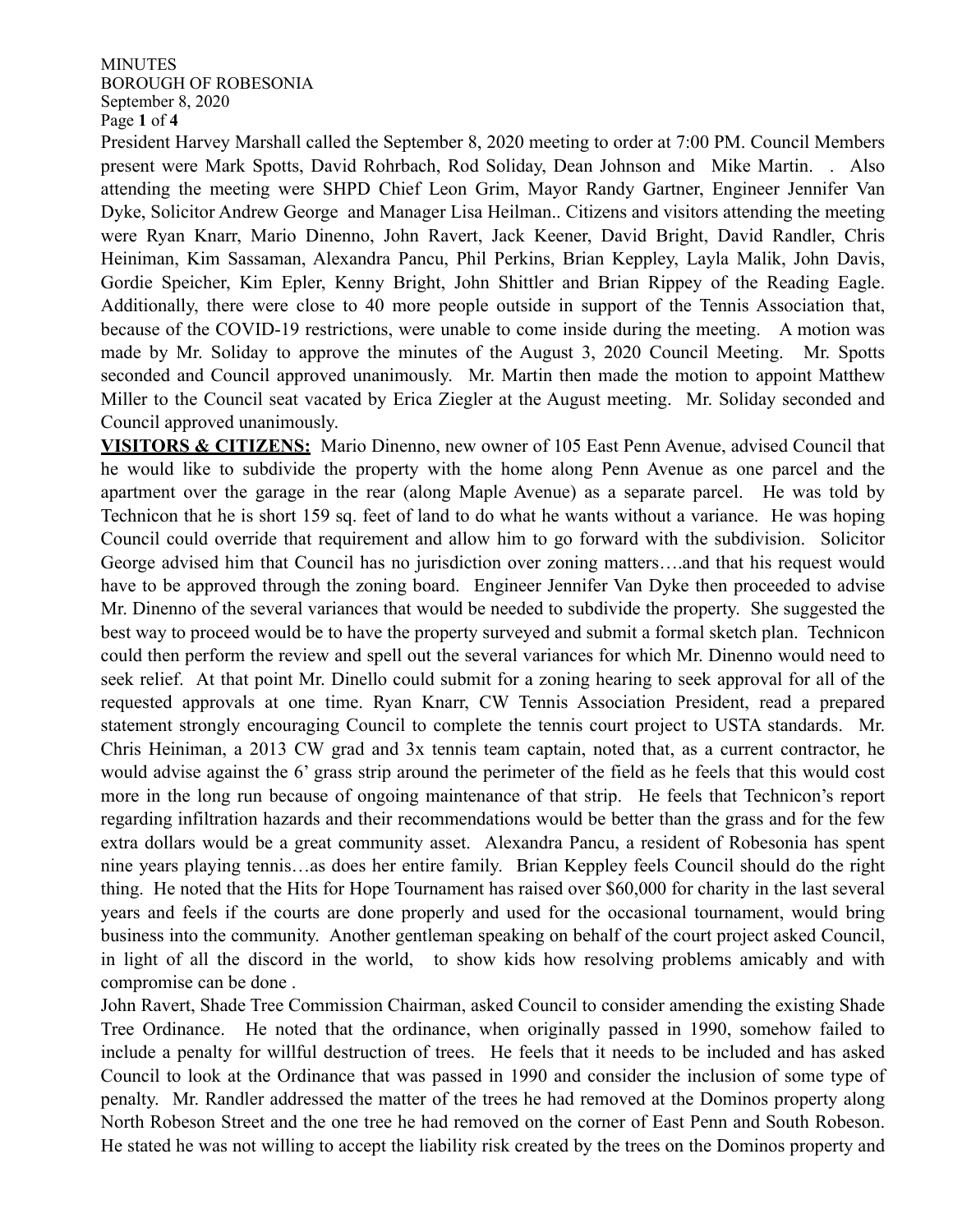MINUTES BOROUGH OF ROBESONIA September 8, 2020 Page **2** of **4**

his tenants could not get out the front door of the building on East Penn Avenue because the tree had not been trimmed in a long time and the branches were nearly up to the front door of the property. He feels the Borough should pay for the removal of the trees since they were borough trees. He demanded that the borough produce liability insurance for any trees planted in the planting strip of any property he owns or that the borough just not plant any more trees on any of the properties he owns.

Jack Keener provided a cost estimate of an additional \$27,000 to bring the tennis courts up to USTA standards. It is a matter of 16" of additional stone, a wall/fence work and 60 tons of additional asphalt. Mr. Marshall noted that does not include the required upgrades for a second ADA accessible entrance on the northwest corner, which would be \$8,000-\$12,000 additional. Mr. Rohrbach made the motion to withdraw from the USTA grant and it's requirements. Mr. Johnson seconded. Council approved unanimously. Mr. Johnson made the motion to return to the original plan and Mr. Spotts seconded. Council approved unanimously. All other visitors were observing.

**MAYOR –** Mayor Gartner thanked everyone involved in helping with the Labor Day Car Show. He noted that he received a lot of feedback, some positive and some negative. The intent going forward is to form a committee to plan and run the show. He advised Council that the Friends of the Robesonia Furnace Dinner will be held on September 10<sup>th</sup> at the Furnace Pavilion. Dinner costs \$25 and the guest speaker is Tracy Rice, who will give a presentation on Charming Forge. On 9/19, Foreplay will be playing at the Furnace Pavilion from 5-8 pm. All money raised will be donated to Wreaths Across America. Museum Tours will be available that day from 3-5PM

Mayor Gartner asked the status of 222 W. Penn Avenue. Borough Manager advised that both she and Kraft Codes spoke with the owner earlier in the day and he noted that he is in the process of moving in with his daughter and expects to be out of the house by the end of September. He told both that his daughter is taking the last eight cats to the ASPCA to be adopted out. He will allow Kraft entrance to the property at the end of September when he is done moving out. If he does not contact the Borough and Kraft at that time, Kraft will go for the immediate administrative search warrant. Mayor Gartner advised Manager that the grass at 32 West Ruth Avenue is getting high again.

**SOLICITOR** - Solicitor George advised Council that the Borough has received notification of approval of \$55,000 in CDBG grant money for the remediation of the Breininger property…leaving the Borough with a \$5,000 shortfall. Mr. Marshall made the motion to approve the additional \$5,000, if necessary, in order to keep the project moving forward. Mr. Martin seconded and Council approved on a vote of 6-1, with Mr. Spotts voting no. Mr. Marshall made the motion to accept and sign the CDBG agreement for the \$55,000 grant money. Mr. Martin seconded and Council approved on a vote of 6-1, with Mr. Spotts voting no.

**ENGINEER** – Building Permit and Engineer's reports were included in the agenda packet.

**PLANNING COMMISSION** – The next meeting is scheduled for September 16<sup>th</sup>, if needed.

**MANAGER –** Manager advised Council that the FALL Clean-up has been scheduled for October 2/3, 8AM-4PM. .

**PAYMENT OF INVOICES-** Motion by Mr. Miller, seconded by Mr. Martin and unanimously carried, the bills were ordered paid as presented, including those paid prior to the meeting to avoid penalties. . **COMMITTEE REPORTS-**

**Finance/Administration** – Preliminary work has begun on the 2021 budget.

**Personnel:** Mr. Martin made the motion to appoint Harvey Marshall to Erica Ziegler's vacant spot on the Personnel Committee. Mr. Spotts seconded and Council approved unanimously.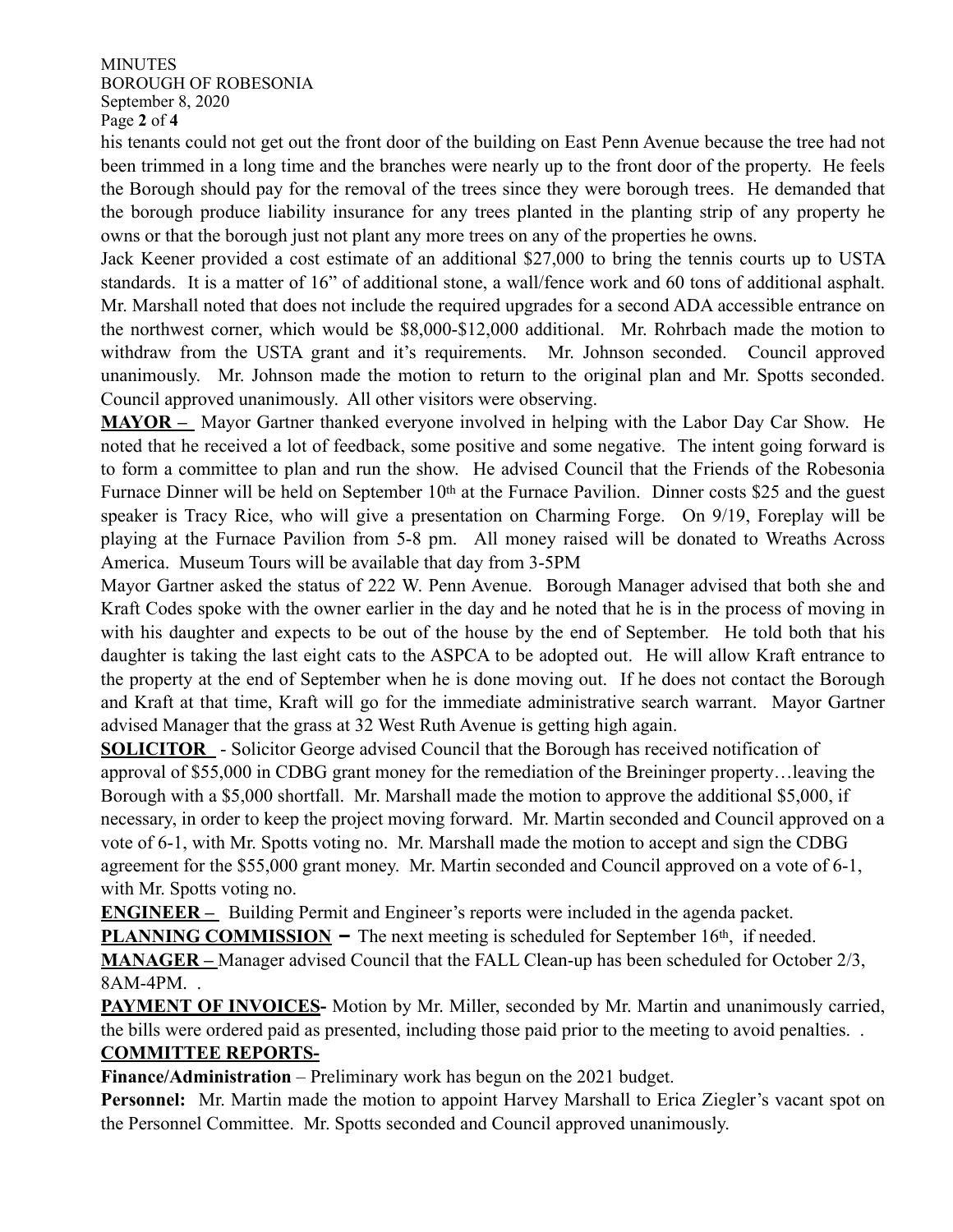MINUTES BOROUGH OF ROBESONIA September 8, 2020 Page **3** of **4**

**Fire Protection/Safety** – Mr. Martin reported that the annual collection will be conducted by mail this year due to the ongoing pandemic. Also, thanked everyone who helped at the Labor Day Car Show.

**Streets/Highways/Sewer** – Mr. Marshall advised Council that he has obtained an estimate from Martin Paving to do the 2021 Roadwork Projet. The bid came in considerably lower than we expected so he added a few more streets. Even with the additional streets, he feels we can safely borrow only \$300,000 to get it all done instead of the \$500,000 we were expecting to borrow. Mr. Spotts made the motion to make application to the Pennsylvania Infrastructure Bank for the \$300,000. Mr. Rohrbach seconded the motion and Council approved unanimously.

**Parks & Recreation**- No report.

**Library-** No report..

**Water/Sewer Municipal Authorities-**Mr. Soliday advised Council that the next RMA meeting is scheduled for October 12 at 6PM.

**Western Berks Joint Planning Commission:** Mr. Randler noted that a meeting is scheduled for September 17<sup>th</sup> to discuss the inclusion of Marion Township into the Joint PC/Joint Zoning. Ms. Heilman will send out reminder notices to all board members.

**Police:** Chief Grim reported that the south end of South Robeson Street looks considerably better with all the cars from Fatzininger's removed from the street. Also, Chief thanked the Borough for the Back the Blue Rally and commended Robesonia for continuing to set a great example by continuing to host so many outdoor events.

## **COUNCIL MEMBERS:**

**Marshall** – Mr. Marshall advised Council of a potential PPL Easement Agreement. Solicitor George is currently doing some research into it to determine how much money the Borough can expect to see if we sign the agreement. If we don't sign it at all, the property will simply be taken by eminent domain and the Borough would receive nothing. Mr. Soliday asked if the new power lines will involve an increase in EMFs..

**Martin-** No report.

**Johnson**- No report

**Soliday-**. No report.

**Spotts-** Mr. Spotts brought up HB1069 that would amend the Sunshine Act to require a public agency to post public meeting agendas no later than 24 hours prior to the start of a meeting. He feels that, in the interest of transparency, the Borough should consider adopting something like this regardless of the state's actions on this bill. He suggested Council read it and be prepared to discuss it at the October meeting.

**Rohrbach-** Mr. Rohrbach advised Manager to remove Frank Schnee's name as Assistant Zoning Officer on the front page of the Borough newsletter.

**Miller:.** No report.

**Mayor Gartner-** Mayor Gartner thanked Mr. Spotts for the great job on the new Borough website **UNFINISHED BUSINESS** – No report.

**NEW BUSINESS** – No report.

## **COMMUNICATIONS:**

- Kraft Codes monthly Property Maintenance Report.
- Womelsdorf-Robesonia Joint Water Authority meeting minutes and treasurer's reports.